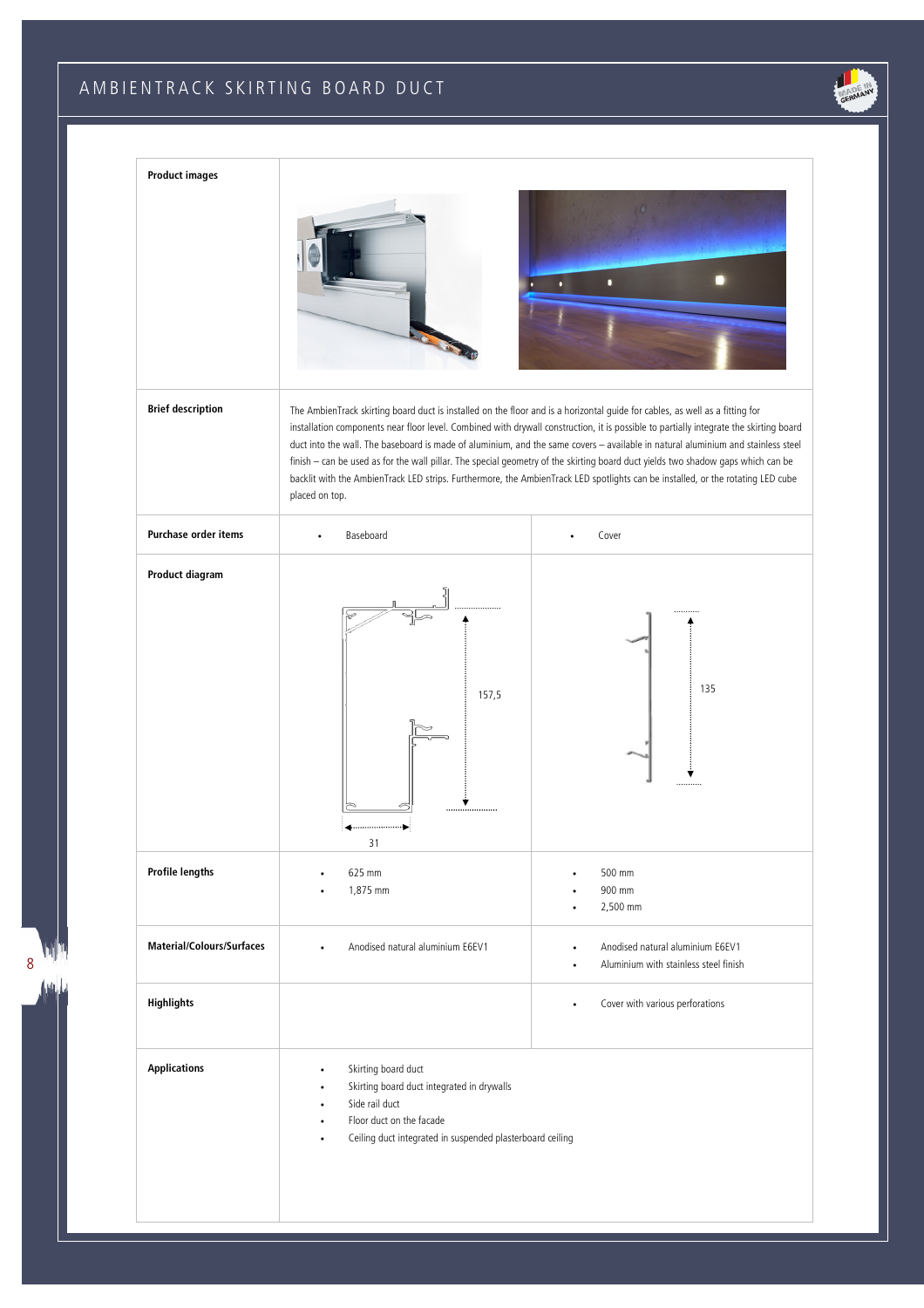

֦

### A M B I E N T R A C K S K I R T I N G BOARD DUCT

| <b>Installation options</b><br>(sketch) | Drywall construction on screed flooring:                                                                                                                                                                                                                                                                                                                                                                                   | Drywall construction on flooring:                                                                                                                                                                                      | Surface-mounted:                                                      |
|-----------------------------------------|----------------------------------------------------------------------------------------------------------------------------------------------------------------------------------------------------------------------------------------------------------------------------------------------------------------------------------------------------------------------------------------------------------------------------|------------------------------------------------------------------------------------------------------------------------------------------------------------------------------------------------------------------------|-----------------------------------------------------------------------|
|                                         | Upright profile<br>Plaster-<br>boards<br>Floor covering<br>Screed flooring<br>Unfinished floor                                                                                                                                                                                                                                                                                                                             | Upright profile<br>Plaster-<br>boards<br>Floor covering<br>Screed flooring<br>Unfinished floor                                                                                                                         | Wall/masonry<br>Floor covering<br>Screed flooring<br>Unfinished floor |
| <b>Installation instructions</b>        | Direct installation on upright profiles<br>$\bullet$                                                                                                                                                                                                                                                                                                                                                                       |                                                                                                                                                                                                                        |                                                                       |
| <b>Accessories</b>                      | Coupling pin (included in delivery)<br>$\bullet$<br>Earthing set (included in delivery)<br>Light modules (LED strips, LED cubes)<br>Tool box                                                                                                                                                                                                                                                                               |                                                                                                                                                                                                                        |                                                                       |
| <b>Product benefits</b>                 | Designer cable duct!<br>No need for earthing when using the tool box<br>Special geometry for integration in drywall constructions<br>Replaces the floor skirting board<br>٠<br>Can be installed directly on screed flooring<br>(replacement of the flooring without removing the duct).<br>No fingerprints on the surfaces<br>Screwless clip cover assembly<br>Option of indirect LED lighting (light lines on both sides) | Variable positioning of sockets and installation devices along the wall<br>Shadow gaps on both sides created a free-floating impression<br>Complete camouflaging of the baseboard by the cover (no longitudinal joint) |                                                                       |
| <b>Overview of items</b>                | <b>SKIRTING BOARD CHANNEL</b><br>Designation<br>Item-no.<br>0010202<br>0010204<br>See extra page for covers, tool box and light modules                                                                                                                                                                                                                                                                                    | A-Track skirting board channel; base profile; alu optic; anodized 625mm<br>A-Track skirting board channel; base profile; alu optic; anodized 1.875mm                                                                   | Unit<br>SRP<br>84,00<br>1 pc<br>174,00<br>1 pc                        |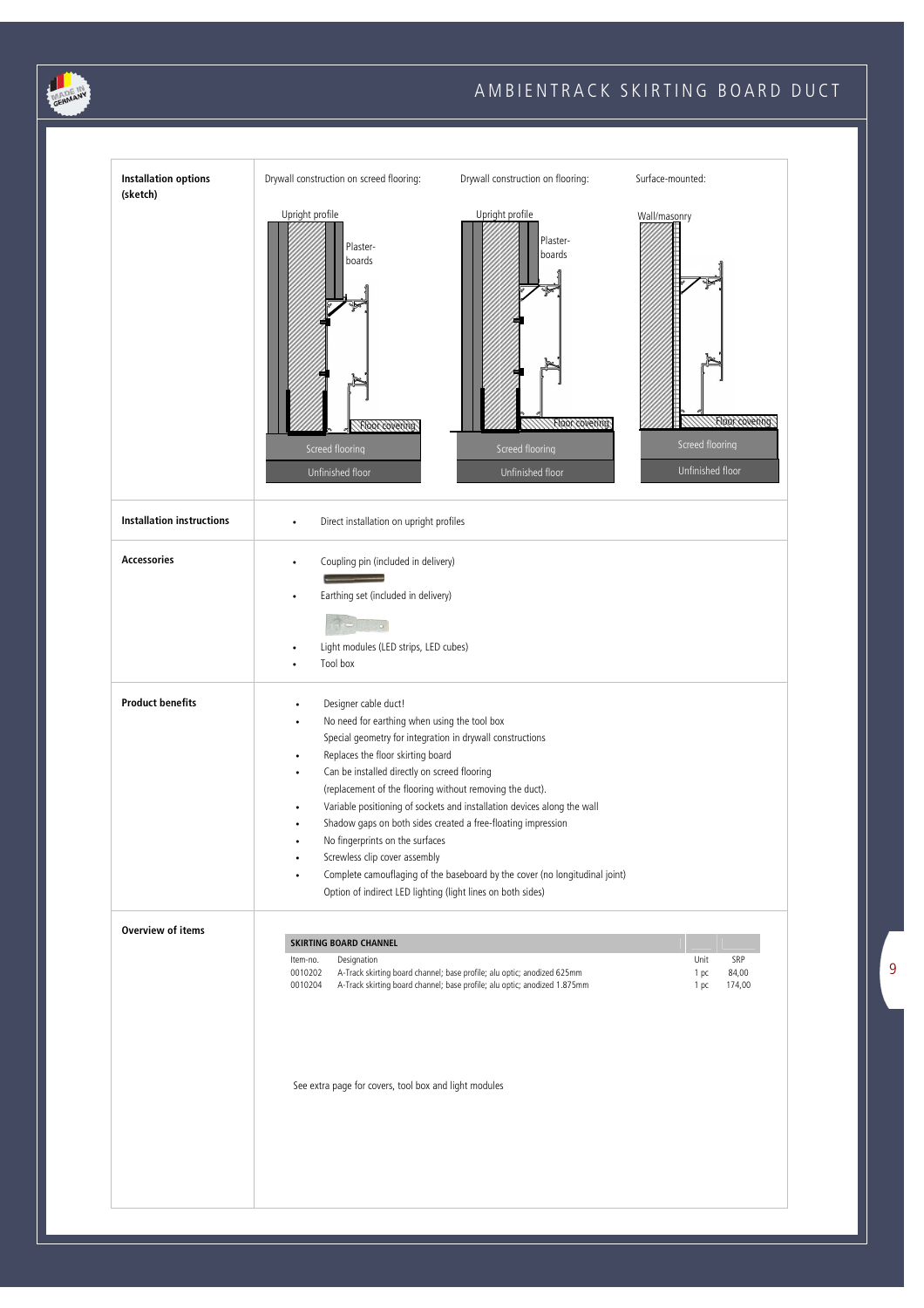### AMBIENTRACK COVERS FOR THE WALL & CORNER PILLAR AND SKIRTING BOARD DUCT





12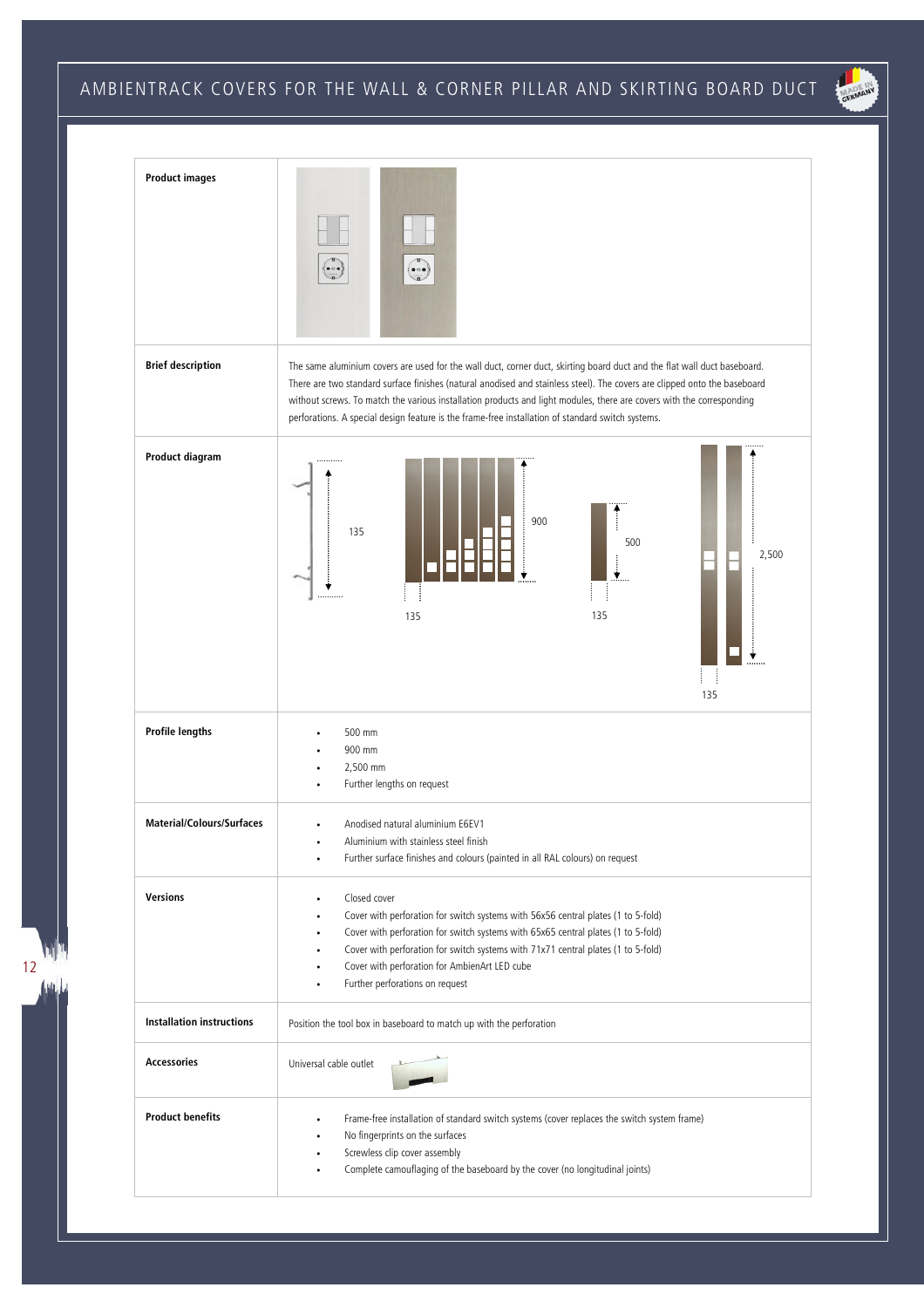

֦

## AMBIENTRACK COVERS FOR THE WALL & CORNER PILLAR AND SKIRTING BOARD DUCT

**Switch systems** The table below shows an example of the AmbienTrack covers which should be used for particular manufacturer brands/ switch systems.

| <b>Manufacturer</b> | Cover 56x56                                             | Cover 65x65                                                      | Cover 71x71                                        |
|---------------------|---------------------------------------------------------|------------------------------------------------------------------|----------------------------------------------------|
| Merten              | M smart<br>M Arc<br>M star<br>M Plan<br>M Plan II       |                                                                  |                                                    |
| Gira                | E <sub>2</sub><br>Event<br>Esprit<br>standard 55        |                                                                  |                                                    |
| Jung                | AS 500<br>AS 500 antibacterial<br>A 500<br>AS universal |                                                                  | L990<br>Anthracite<br>LS Plus<br>High-gloss chrome |
| <b>Busch Jaeger</b> |                                                         | future<br>future linear<br>carat<br>solo<br>pure stainless steel |                                                    |

**Maintenance** Clean the covers with a soft cloth only. If it is very dirty, you can use a neutral cleaning agent with a damp cloth. NEVER wash the profiles!

### **Overview of items**

| <b>COVER</b>             |                                                                     |      |        |
|--------------------------|---------------------------------------------------------------------|------|--------|
| Item-no.                 | Designation                                                         | Unit | SRP    |
| anodized aluminum        |                                                                     |      |        |
| 00114002                 | A-Track cover; alu optic; 500mm                                     | 1 pc | 29,50  |
| 00114003                 | A-Track cover; alu optic; 900mm                                     | 1 pc | 39,50  |
| 0011490                  | A-Track cover; alu optic; cable outlet                              | 1 pc | 19,90  |
| stainless steel optic    |                                                                     |      |        |
| 00114005                 | A-Track cover; stainless steel optic; 500mm                         | 1 pc | 39,50  |
| 00114006                 | A-Track cover; stainless steel optic; 900mm                         | 1 pc | 57,00  |
| 0011491                  | A-Track cover; stainless steel optic; cable outlet                  | 1 pc | 24,00  |
|                          |                                                                     |      |        |
| <b>COVER SYSTEM 56MM</b> |                                                                     |      |        |
| Item-no.                 | Designation                                                         | Unit | SRP    |
| anodized aluminum        |                                                                     |      |        |
| 00114501                 | A-Track cover System 56; alu optic; / 1 gang; 900mm                 | 1 pc | 44.00  |
| 00114503                 | A-Track cover System 56; alu optic; / 2 gang; 900mm                 | 1 pc | 45,50  |
| 00114505                 | A-Track cover System 56; alu optic; / 3 gang; 900mm                 | 1 pc | 47,90  |
| 00114507                 | A-Track cover System 56; alu optic; / 4 gang; 900mm                 | 1 pc | 50,00  |
| 00114508                 | A-Track cover System 56; alu optic; / 5 gang; 900mm                 | 1 pc | 52,50  |
| 00114504                 | A-Track cover System 56; alu optic; / 2 gang; 2.500mm               | 1 pc | 135,00 |
| 00114506                 | A-Track cover System 56; alu optic; / 2+1 gang; 2.500mm             | 1 pc | 137,00 |
| stainless steel optic    |                                                                     |      |        |
| 00114509                 | A-Track cover System 56; stainless steel optic; / 1 gang; 900mm     | 1 pc | 61,50  |
| 00114511                 | A-Track cover System 56; stainless steel optic; / 2 gang; 900mm     | 1 pc | 64,00  |
| 00114513                 | A-Track cover System 56; stainless steel optic; / 3 gang; 900mm     | 1 pc | 66,00  |
| 00114515                 | A-Track cover System 56; stainless steel optic; / 4 gang; 900mm     | 1 pc | 68,00  |
| 00114516                 | A-Track cover System 56; stainless steel optic; / 5 gang; 900mm     | 1 pc | 70,00  |
| 00114512                 | A-Track cover System 56; stainless steel optic; / 2 gang; 2.500mm   | 1 pc | 187,00 |
| 00114514                 | A-Track cover System 56; stainless steel optic; / 2+1 gang; 2.500mm | 1 pc | 189.00 |
|                          |                                                                     |      |        |